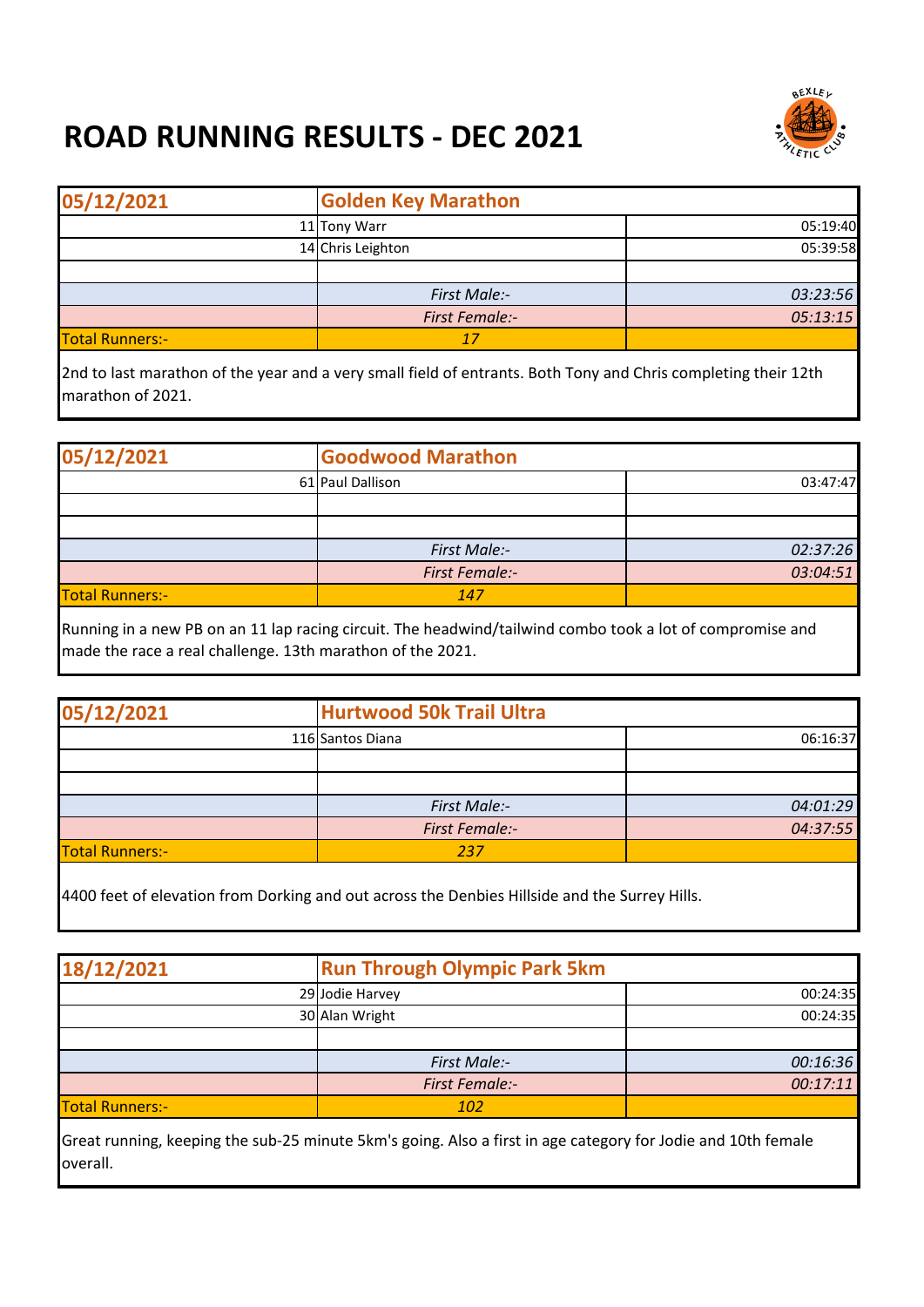| 18/12/2021             | <b>Festive Frolic Marathon</b> |          |
|------------------------|--------------------------------|----------|
|                        | 13 Paul Dallison               | 04:26:46 |
|                        | 41 Tony Warr                   | 05:32:44 |
|                        | 45 Chris Leighton              | 05:53:13 |
|                        |                                |          |
|                        | <b>First Male:-</b>            | 03:34:40 |
|                        | <b>First Female:-</b>          | 04:19:45 |
| <b>Total Runners:-</b> | 54                             |          |

Damp, muddy, slippy and festive! Wrapping up for 2021 Chris' 12th, Tony's 13th and Paul's 14th marathons.

| 18/12/2021             | <b>Run Through Olympic Park 10km</b> |          |
|------------------------|--------------------------------------|----------|
|                        | 15 Suzannah Sheerin                  | 00:38:30 |
|                        |                                      |          |
|                        |                                      |          |
|                        | <b>First Male:-</b>                  | 00:33:03 |
|                        | <b>First Female:-</b>                | 00:38:30 |
| <b>Total Runners:-</b> | 216                                  |          |

An amazing run for Suzannah, taking top spot for females and also a new PB! Great way to finish an amazing year

| 27/12/2021             | <b>End of the Year 10 miler - Staplehurst</b> |          |
|------------------------|-----------------------------------------------|----------|
|                        | 59 Santos Diana                               | 01:18:14 |
|                        |                                               |          |
|                        |                                               |          |
|                        | First Male:-                                  | 00:54:55 |
|                        | <b>First Female:-</b>                         | 01:01:30 |
| <b>Total Runners:-</b> | 204                                           |          |
|                        |                                               |          |

| 28/12/2021             | Lee Valley Velopark 10 miler |          |
|------------------------|------------------------------|----------|
|                        | 13 David Hurt                | 01:17:35 |
|                        |                              |          |
|                        |                              |          |
|                        | First Male:-                 | 00:59:13 |
|                        | <b>First Female:-</b>        | 19:15:48 |
| <b>Total Runners:-</b> | 33                           |          |
|                        |                              |          |
|                        |                              |          |
|                        |                              |          |